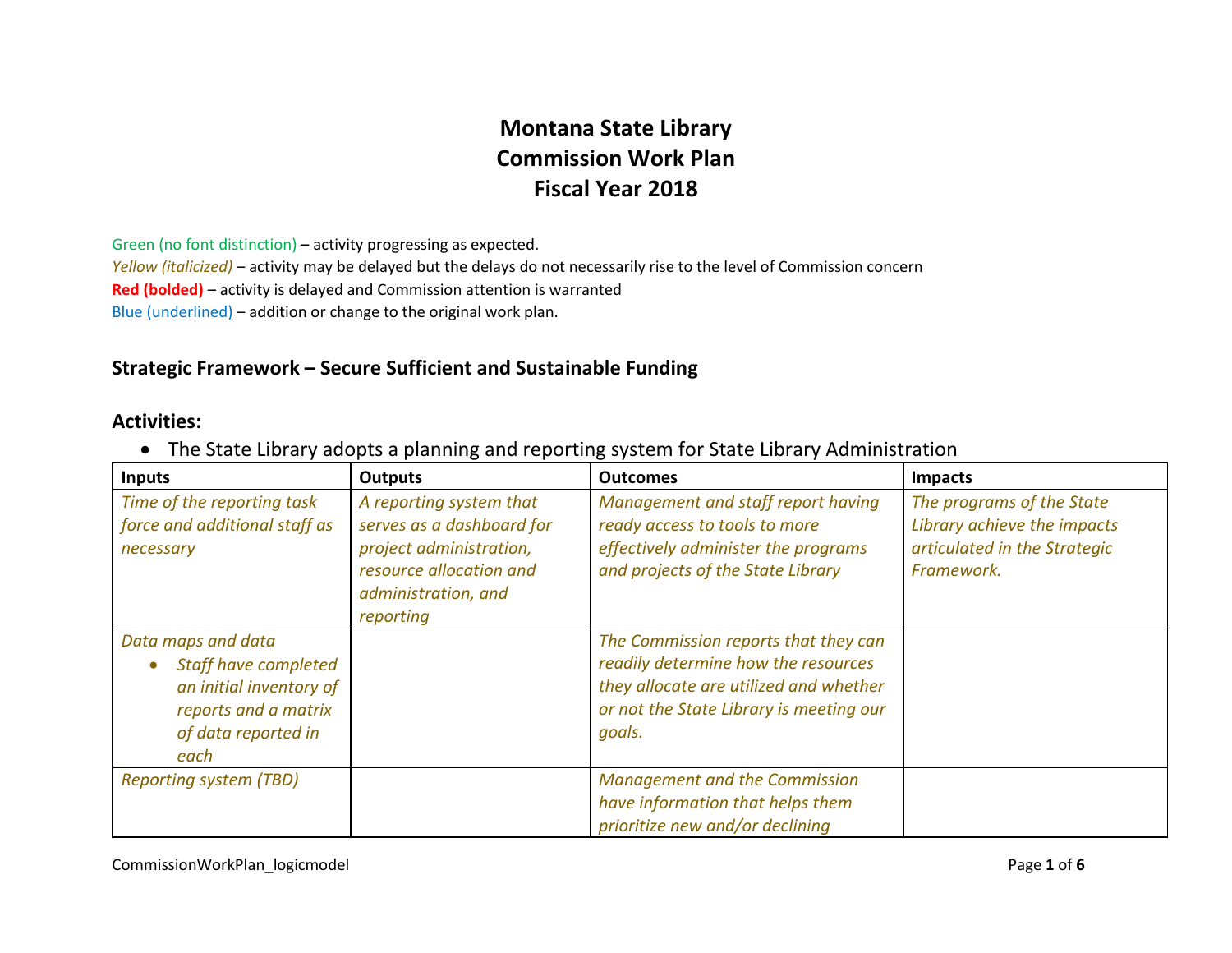|  | resources to successfully address<br>opportunities and challenges.                                                                            |  |
|--|-----------------------------------------------------------------------------------------------------------------------------------------------|--|
|  | Management, staff, and the<br>Commission utilize information from<br>the reports to make decisions about<br>resource, projects, and programs. |  |

Since the October Commission meeting, members of the staff and Commission met to review current indicators and to discuss the idea of creating "success indicators" that may serve as a collection of data that, together, demonstrate the extent to which we are achieving agency goals. Current documentation resides in Google Sheets:

[https://docs.google.com/spreadsheets/d/1asvTZFi2BWAOJuNm8X8xgTxzo\\_bUGXdIRDoZaOiseVw/edit?usp=shari](https://docs.google.com/spreadsheets/d/1asvTZFi2BWAOJuNm8X8xgTxzo_bUGXdIRDoZaOiseVw/edit?usp=sharing) [ng.](https://docs.google.com/spreadsheets/d/1asvTZFi2BWAOJuNm8X8xgTxzo_bUGXdIRDoZaOiseVw/edit?usp=sharing)

Commissioner Wall, Tracy Cook and Jennie Stapp have begin to test Esri Insights with some sample datasets. Commissioner Wall will provide examples to the Commission in February.

• The State Library Commission enters into contract with a Foundation Consultant to take steps to create a turnkey non-profit that will meet the goals of the Commission.

| <b>Inputs</b>           | Outputs                                                                             | <b>Outcomes</b>                 | <b>Impacts</b>                     |
|-------------------------|-------------------------------------------------------------------------------------|---------------------------------|------------------------------------|
|                         | Funding from the State   Deliverables of a contract as   The Commission, staff, and |                                 | The programs of the State Library  |
| <b>Library Trust to</b> | negotiated through a                                                                | partners develop a nonprofit to | achieve the impacts articulated in |
| contract with a         | request for proposal used                                                           | strategically seek and align    | the Strategic Framework.           |
| Foundation              | to select a consultant.                                                             | financial resources to meet     |                                    |
| Consultant.             |                                                                                     | State Library goals.            |                                    |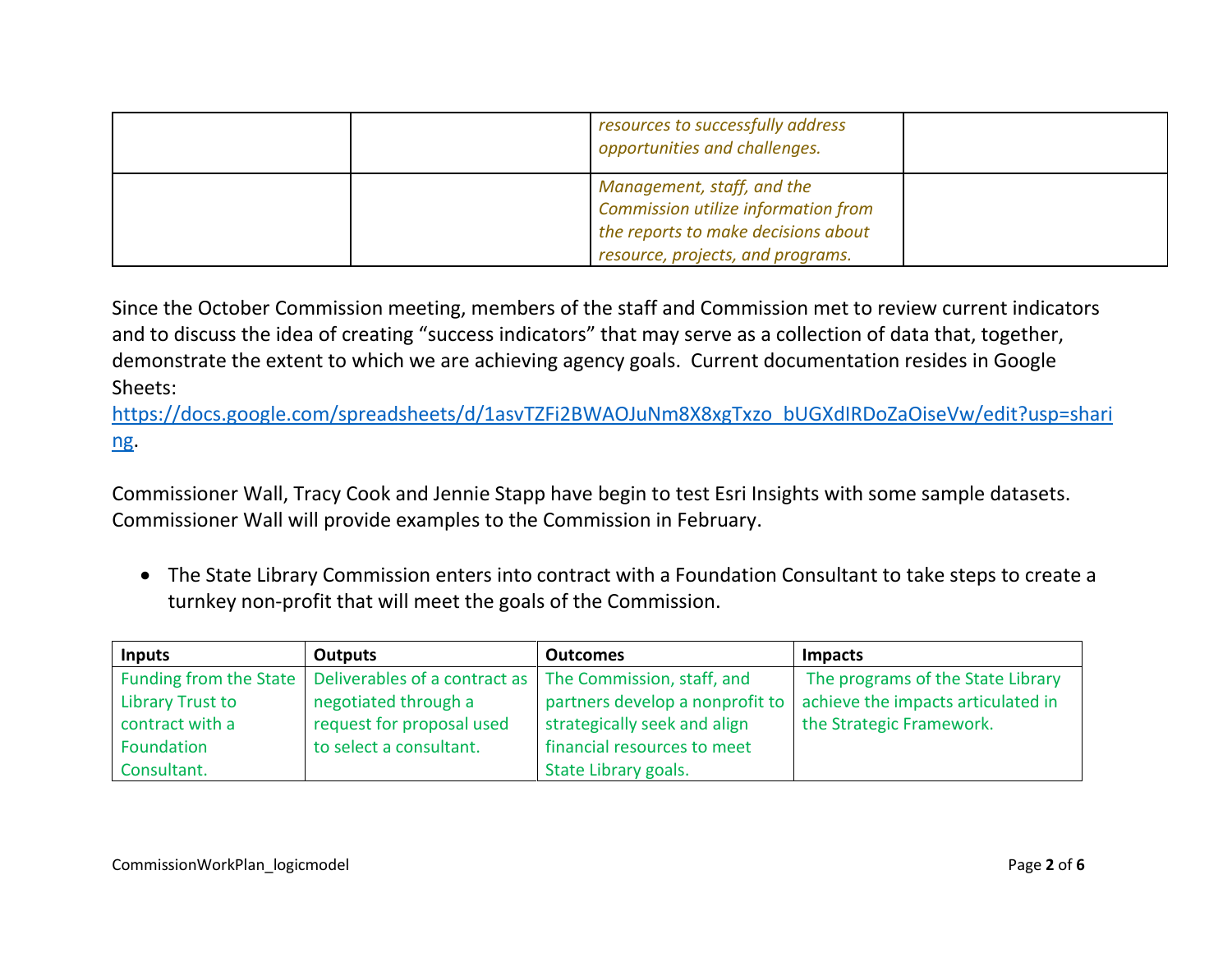| Time of a nonprofit<br>steering committee<br>and additional staff as<br>necessary<br>Data regarding the<br>costs of programs and<br>services. | <b>Communication to</b><br>stakeholders about funding<br>efforts. | The Commission identifies<br>new partners and<br>opportunities that grow into<br>funding opportunities.<br>The State Library has sufficient<br>and sustainable funding to<br>achieve its goals. |  |
|-----------------------------------------------------------------------------------------------------------------------------------------------|-------------------------------------------------------------------|-------------------------------------------------------------------------------------------------------------------------------------------------------------------------------------------------|--|
| Data regarding<br>alternative sources of<br>funding or funding<br>opportunities.                                                              |                                                                   | <b>State Library partners identify</b><br>and/or benefit from new<br>funding possibilities.                                                                                                     |  |
|                                                                                                                                               |                                                                   | State Library partners have<br>sufficient and sustainable<br>funding to achieve their goals<br>and to make use of the<br>resources the State Library<br>provides.                               |  |

At the time of this writing, the RFP is currently posted. Responses are due February 2. An RFP review committee is in place and includes, Tracy Cook, Evan Hammer, Commissioners Kish and Newell, Jeannie Ferris from the Whitehall Community Library, Amy Sullivan from the Montana Community Foundation, and Leslie Modrow from the Billings Public Library Foundation. They will begin the process to review responses after February 2, the RFP submission deadline.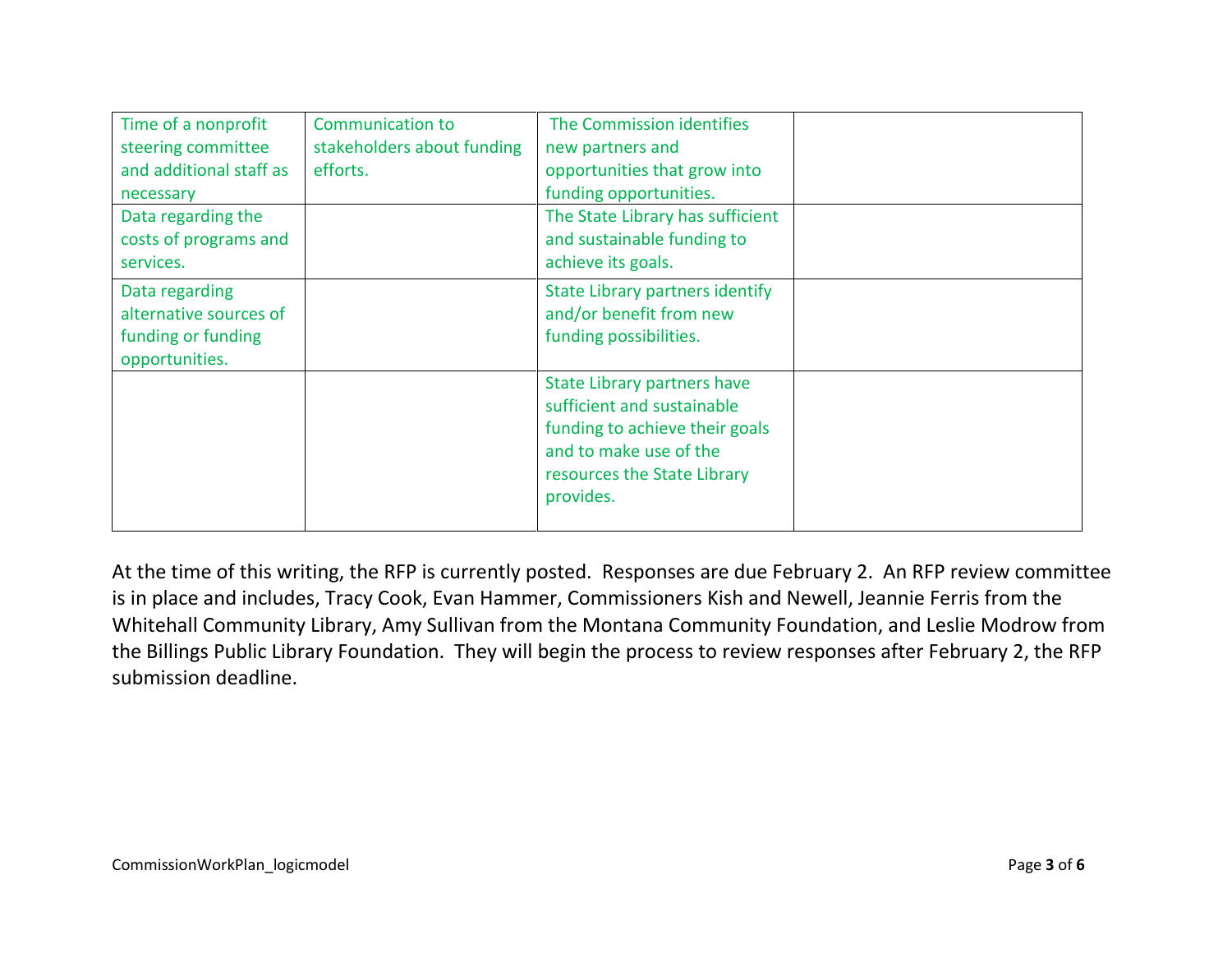• The State Library Commission evaluates funding models that support secure and sustainable funding and that align with library values.

| <b>Inputs</b>                                    | <b>Outputs</b>                                                                                | <b>Outcomes</b>                                                                                                                                                                                                      | <b>Impacts</b>                                                                                      |
|--------------------------------------------------|-----------------------------------------------------------------------------------------------|----------------------------------------------------------------------------------------------------------------------------------------------------------------------------------------------------------------------|-----------------------------------------------------------------------------------------------------|
| <b>Examples of funding</b><br>options from staff | A statement or resolution<br>that articulates the<br>Commissions views on<br>funding options. | <b>Staff and the Commission</b><br>reach agreement on funding<br>models that support the<br>mission of the Library and can<br>readily articulate how funding<br>models align with the core<br>values of the Library. | The programs of the State Library<br>achieve the impacts articulated in<br>the Strategic Framework. |
| Time of staff and                                | <b>Communication to</b>                                                                       | The Library and Commission                                                                                                                                                                                           |                                                                                                     |
| <b>Commission for in</b>                         | stakeholders about funding                                                                    | have a statement that we can                                                                                                                                                                                         |                                                                                                     |
| depth discussion                                 | models.                                                                                       | turn to when in discussion with                                                                                                                                                                                      |                                                                                                     |
|                                                  |                                                                                               | others about funding options.                                                                                                                                                                                        |                                                                                                     |
|                                                  |                                                                                               | Funding partners understand                                                                                                                                                                                          |                                                                                                     |
|                                                  |                                                                                               | the Library's core values and                                                                                                                                                                                        |                                                                                                     |
|                                                  |                                                                                               | help to identify funding options                                                                                                                                                                                     |                                                                                                     |
|                                                  |                                                                                               | that align with those values.                                                                                                                                                                                        |                                                                                                     |

This work plan item is a continuation of previous Commission discussion pertaining to funding models, including fees. Work will commence in a work session of the Commission on December 13.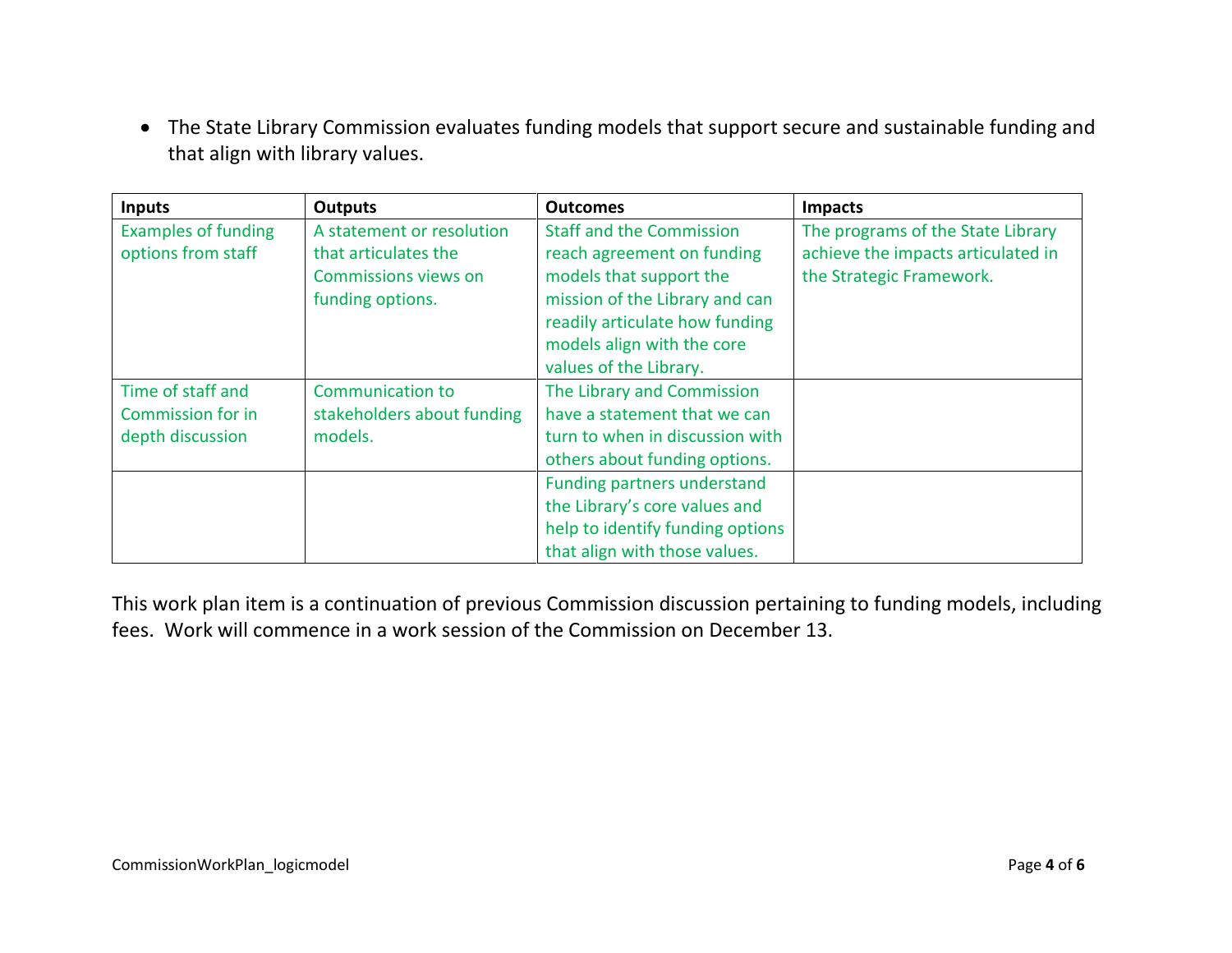• The State Library Commission formalizes a nominations and elections for Commission Chair and Vice Chair process the is appropriate to the size and role of the Commission.

| <b>Inputs</b>                                                     | <b>Outputs</b>                                                                      | <b>Outcomes</b>                                                                                                                                                                                        | <b>Impacts</b>                                                                                                           |
|-------------------------------------------------------------------|-------------------------------------------------------------------------------------|--------------------------------------------------------------------------------------------------------------------------------------------------------------------------------------------------------|--------------------------------------------------------------------------------------------------------------------------|
| <b>Examples of election</b><br>options from staff                 | The Commission formalizes<br>a nomination and election<br>in the Commission bylaws. | The Commission follows a<br>nomination and election<br>process that is fair and<br>appropriate to the size and role<br>of the Commission and that<br>allows the Commission to<br>function effectively. | The State Library Commission<br>works together effectively, trusting<br>in one another and the leadership<br>they elect. |
| Time of staff and<br><b>Commission for in</b><br>depth discussion |                                                                                     |                                                                                                                                                                                                        |                                                                                                                          |

Commissioners Kish, Newell and Stapp drafted updated bylaws that include recommendations for an election process. The draft bylaws are part of the Commission's February meeting materials. Action will be requested to update the bylaws in April.

• The State Library Commission evaluates opportunities to collaborate more effectively with the Montana Library Association.

| <b>Inputs</b>         | Outputs    | <b>Outcomes</b>             | <b>Impacts</b>                                             |
|-----------------------|------------|-----------------------------|------------------------------------------------------------|
| Research of staff and | <b>TBD</b> |                             | The Commission and the Board The Montana library community |
| Commission            |            | of the Montana Library      | has the resources and expertise                            |
|                       |            | <b>Association identify</b> | that it needs to excel.                                    |
|                       |            | opportunities for roles and |                                                            |
|                       |            | relationships that make the |                                                            |